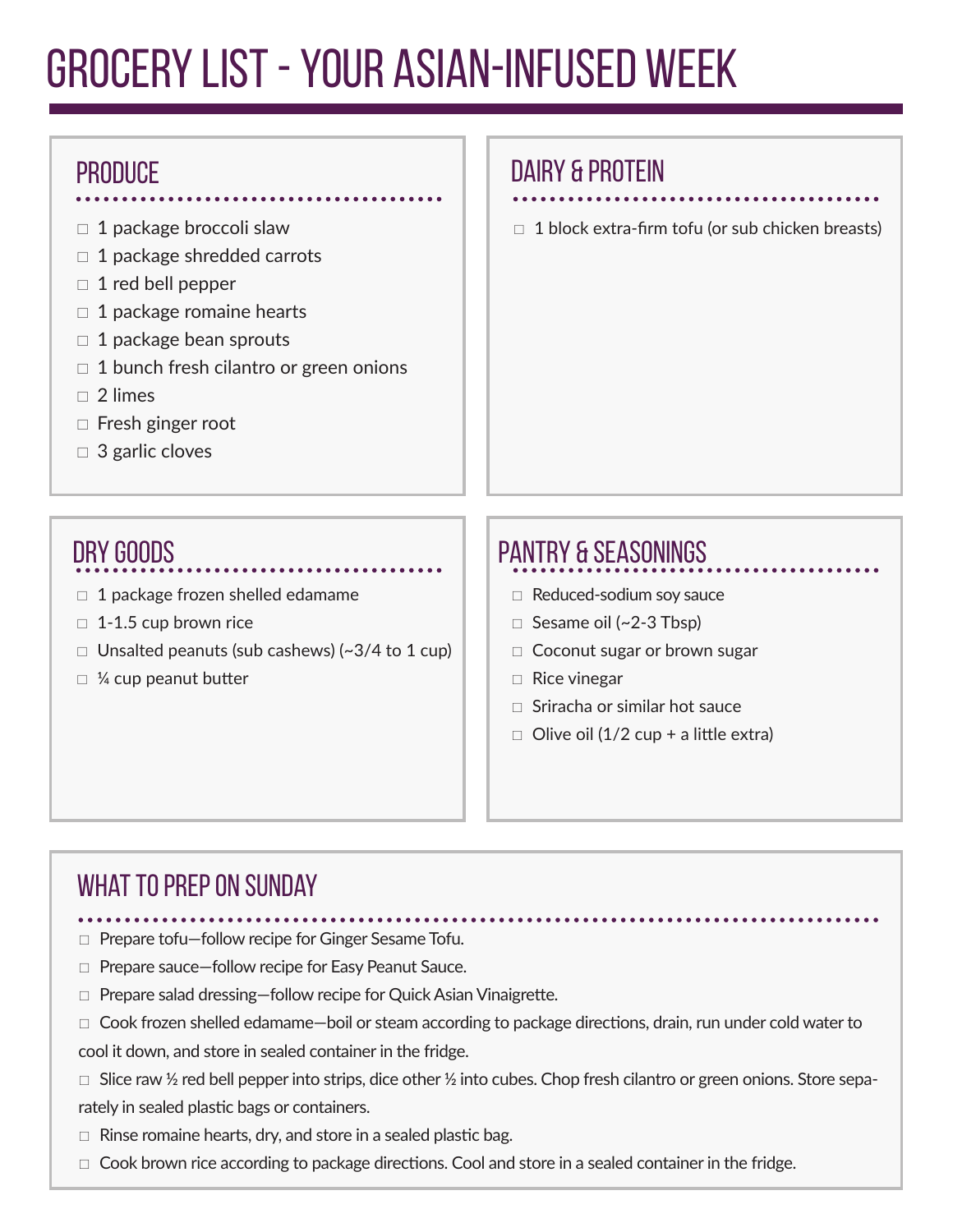# Recipes to Prep

### Ginger Sesame Tofu Breasts (Adapted from Thug Kitchen)

#### **INGREDIENTS**

1 block extra-firm tofu (sub chicken breast and cut into strips)

#### MARINADE:

¼ cup reduced-sodium soy sauce

¼ cup rice vinegar

#### 2 tbsps lime juice 2 tbsp brown sugar 1 tbsp minced fresh ginger 2 tsp sesame oil 2 tsp sriracha or similar hot sauce 2 cloves garlic, thickly sliced

#### **STEPS**

1) Drain block of tofu, wrap it in some paper towels, and put it between 2 plates and put weight on it, such as a book (this presses out all the water it's packed in and makes room for it to absorb flavor). 2) Mix all the marinade ingredients in a shallow rimmed dish, such as a 9 x 13 casserole dish.

3) Cut the tofu into width-wise planks no thicker than about ¼ inch. This should create about 12 pieces per brick of tofu.

4) Place tofu slices in the marinade and arrange in a single row in the dish, making sure all pieces are covered. Place the dish in the fridge and let the tofu marinade- at least 2 hours is best.

5) When ready to bake, heat the oven to 450 degrees F. Grease a rimmed baking sheet or put down a silicone baking sheet.

6) Take the tofu out of the marinade (save the marinade) and arrange the slices on the baking sheet. Bake for 15 minutes, flip, and spoon a little more marinade on each slice. Bake for 10 more minutes, flip, and repeat adding the marinade. Bake for another 5 minutes or until the edges look a little crispy. 7) Remove cooked tofu from the baking sheet and place onto a plate to cool. Store in a sealed container in the fridge.

## Quick Asian Vinaigrette

| <b>INGREDIENTS</b>              |
|---------------------------------|
| 1 small garlic clove, minced    |
| 1 tbsp reduced-sodium soy sauce |

2 tsp rice vinegar 1/2 cup olive oil 1/2 tsp sesame oil Salt & freshly ground pepper

#### **STFPS**

In a small bowl, whisk together all ingredients until well combined. Store in a sealed container in the fridge.

## Easy Peanut Sauce

#### **INGREDIENTS**

2 Tbsp soy sauce 1 Tbsp sesame oil ¼ c peanut butter 1 Tbsp coconut sugar or brown sugar ¼ cup water

#### **STEPS**

In a small bowl, whisk together all ingredients until well combined. The sauce will at first appear separated, so make sure to mix thoroughly until the sauce becomes creamy. Store in a sealed container in the fridge.